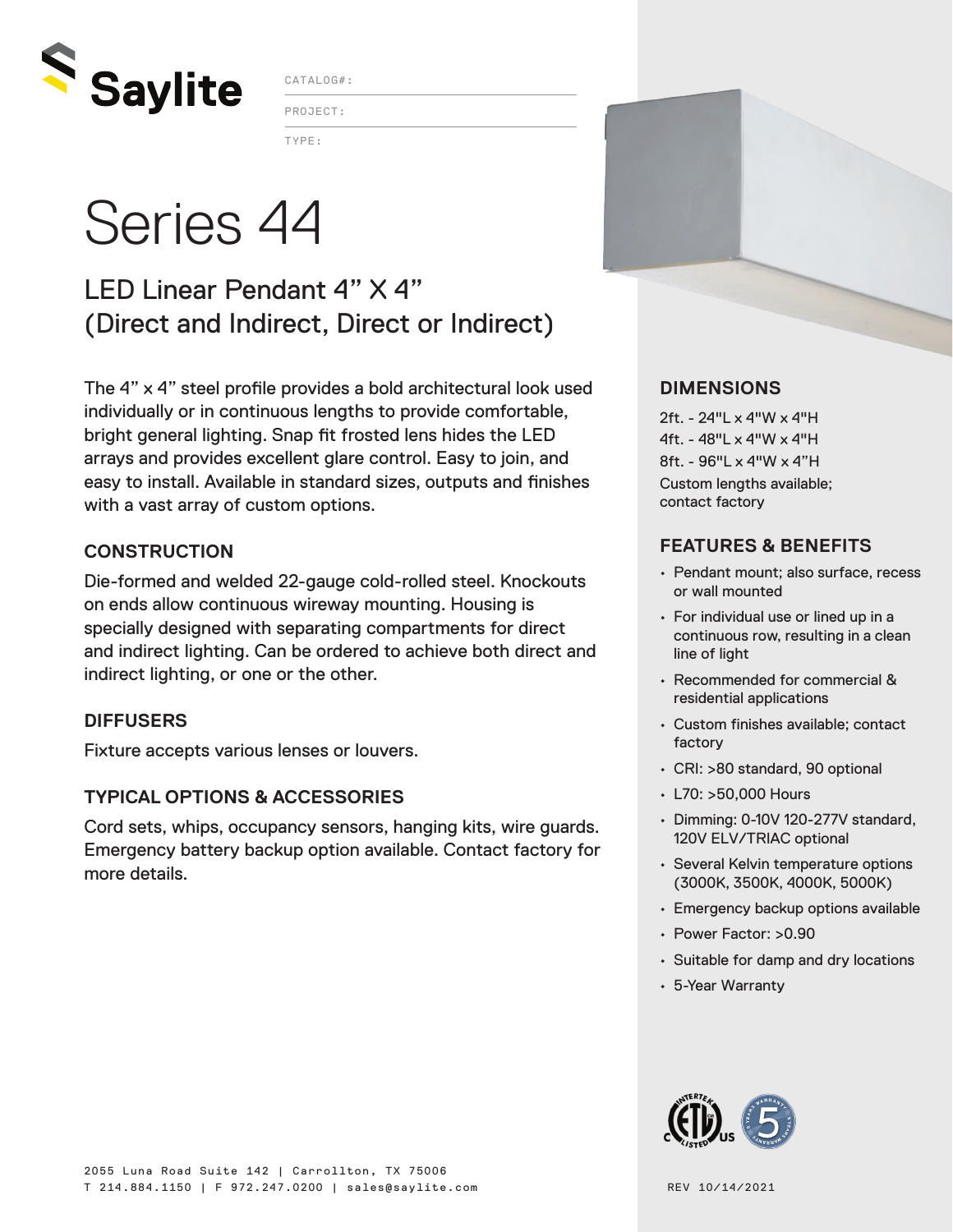

PROJECT:

TYPE:

## CATALOG#: Series 44

LED Linear Pendant 4" X 4" (Direct and Indirect, Direct or Indirect)

#### **ORDER INFORMATION**

Factory at your fingertips. Fill in the blanks to create your part number or create a custom configuration.

|                                                                                                  |                                                            |                                                                                                                                                                                                                                                                                                                                  |                                 |                   | W                                                                                                                                                                                                                                                                                      |                                                                                                                                                                                                                                                                                                                                                                                                                                                                                                                                         |                                       |                                                                                                                                                                                                                                          |                          |                                  |
|--------------------------------------------------------------------------------------------------|------------------------------------------------------------|----------------------------------------------------------------------------------------------------------------------------------------------------------------------------------------------------------------------------------------------------------------------------------------------------------------------------------|---------------------------------|-------------------|----------------------------------------------------------------------------------------------------------------------------------------------------------------------------------------------------------------------------------------------------------------------------------------|-----------------------------------------------------------------------------------------------------------------------------------------------------------------------------------------------------------------------------------------------------------------------------------------------------------------------------------------------------------------------------------------------------------------------------------------------------------------------------------------------------------------------------------------|---------------------------------------|------------------------------------------------------------------------------------------------------------------------------------------------------------------------------------------------------------------------------------------|--------------------------|----------------------------------|
| <b>SENSOR</b>                                                                                    | <b>SERIES</b>                                              | <b>LENS MATERIAL</b>                                                                                                                                                                                                                                                                                                             | <b>LENGTH</b>                   |                   |                                                                                                                                                                                                                                                                                        | WATTAGE* & LUMENS*                                                                                                                                                                                                                                                                                                                                                                                                                                                                                                                      | <b>DRIVER</b>                         |                                                                                                                                                                                                                                          | <b>COLOR</b>             |                                  |
| SS<br>Sensor -<br>On/Off<br><b>SV</b><br>Bi-level<br>(xx)<br><b>SD</b><br>Daylight<br>Harvesting | 44W<br><b>Wall Mount</b><br><b>44P</b><br>Pendant<br>Mount | MW <sup>†</sup> Matte white<br>rearessed lens<br>(Only available for<br>downlight)<br><b>SF</b><br>Snap-in frosted<br>acrylic lens (85%<br>transmission)<br>Special for LEDs;<br>only available<br>for uplight and<br>downlight<br>* MW lens on the<br>8' fixture<br>requires a center<br>support bracket<br>to hold it in place | <b>24L</b><br><b>48L</b><br>96L | 24"<br>48"<br>96" | Up & Down<br>UR6WD12W<br>UR9WD18W<br>Up or Down Light Only<br>R12W1200L<br>R24W2400L<br>Up & Down<br>UR12WD24W<br>UR18WD36W<br>Up or Down Light Only<br>R24W2400L<br>R48W4800L<br>Up & Down<br><b>UR24WD48W</b><br><b>UR36WD72W</b><br>Up or Down Light Only<br>R48W4800L<br>R96W9600L | Uplight 6 Watts<br>Downlight 12 Watts<br>3600 Lumens<br>Uplight 9 Watts<br>Downlight 18 Watts<br>5400 Lumens<br>12 Watts<br>1200 Lumens<br>24 Watts<br>2400 Lumens<br>Uplight 12 Watts<br>Downlight 24 Watts<br>3600 Lumens<br><b>Uplight 18 Watts</b><br>Downlight 36 Watts<br>5400 Lumens<br>24 Watts<br>2400 Lumens<br>48 Watts<br>4800 Lumens<br>Up & Down<br>Uplight 24 Watts<br>Downlight 48 Watts<br>7200 Lumens<br>Uplight 36 Watts<br>Downlight 72 Watts<br>10800 Lumens<br>48 Watts<br>4800 Lumens<br>96 Watts<br>9600 Lumens | <b>DMV</b><br>G120<br>D1MV<br>DMV(xx) | 0-10V Dimming<br>ELV/TRIAC dimming at<br>120V only<br>(only available with SS<br>sensor)<br>0-10V Dimming<br>(dim to 1%)<br>0-10V Dimming<br>(xx) for percentage of<br>light output when not<br>occupied.<br>(required for SV<br>sensor) | 30K<br>35K<br>40K<br>50K | 3000K<br>3500K<br>4000K<br>5000K |

#### **Additional Options**

| $CRI**$            |                  | <b>FINISH</b>                       |                                 | <b>CONFIGURATIONS</b>       |                                                   | <b>OPTIONS</b>                                                                                                                                                 |                                                                                                                                                                                                                                                                                                                                                                                                                                                                                                                                                                                                                                                                                                                                               |  |  |  |
|--------------------|------------------|-------------------------------------|---------------------------------|-----------------------------|---------------------------------------------------|----------------------------------------------------------------------------------------------------------------------------------------------------------------|-----------------------------------------------------------------------------------------------------------------------------------------------------------------------------------------------------------------------------------------------------------------------------------------------------------------------------------------------------------------------------------------------------------------------------------------------------------------------------------------------------------------------------------------------------------------------------------------------------------------------------------------------------------------------------------------------------------------------------------------------|--|--|--|
| <b>Blank</b><br>90 | 80 CRI<br>90 CRI | <b>WH</b><br><b>BK</b><br><b>SI</b> | White<br><b>Black</b><br>Silver | <b>Blank</b><br>в<br>Е<br>w | Individual<br>Beginner Run<br>Ender Run<br>Joiner | HC301WH<br><b>HC302WH</b><br><b>HC3015WWH</b><br><b>HC3025WWH</b><br><b>HC3016WH</b><br><b>HC3026WH</b><br>2SCS24WH<br><b>EM</b><br><b>EM12</b><br><b>EM20</b> | Cable kit with 4' cable & 3 wires power feed/cable incl. and white canopy<br>Cable kit with 12' cable & 3 wires power feed/cable incl. and white canopy<br>Cable kit with 4' cable & 5 wires power feed/cable incl. and white canopy<br>Cable kit with 12' cable & 5 wires power feed/cable incl. and white canopy<br>Cable kit with 4' cable & 6 wires power feed/cable incl and white canopy<br>Cable kit with 12' cable & 6 wires power feed/cable incl and white canopy<br>Two stem kits with 24" stem, canopy and mounting hardware for a 4' fixture<br>10W Emergency battery backup (internal, excludes less than 4ft)<br>12W Emergency battery backup (internal, excludes less than 4ft)<br>20W Emergency battery backup (remote only) |  |  |  |

#### Note:

\*Programmable LED drivers allow custom configured wattages and corresponding lumens.

\*\*Consult factory for 90CRI 5000K availability.

We reserve the right to change design, materials, LEDs and finish in any way that will not alter installed appearance or reduce function and performance.